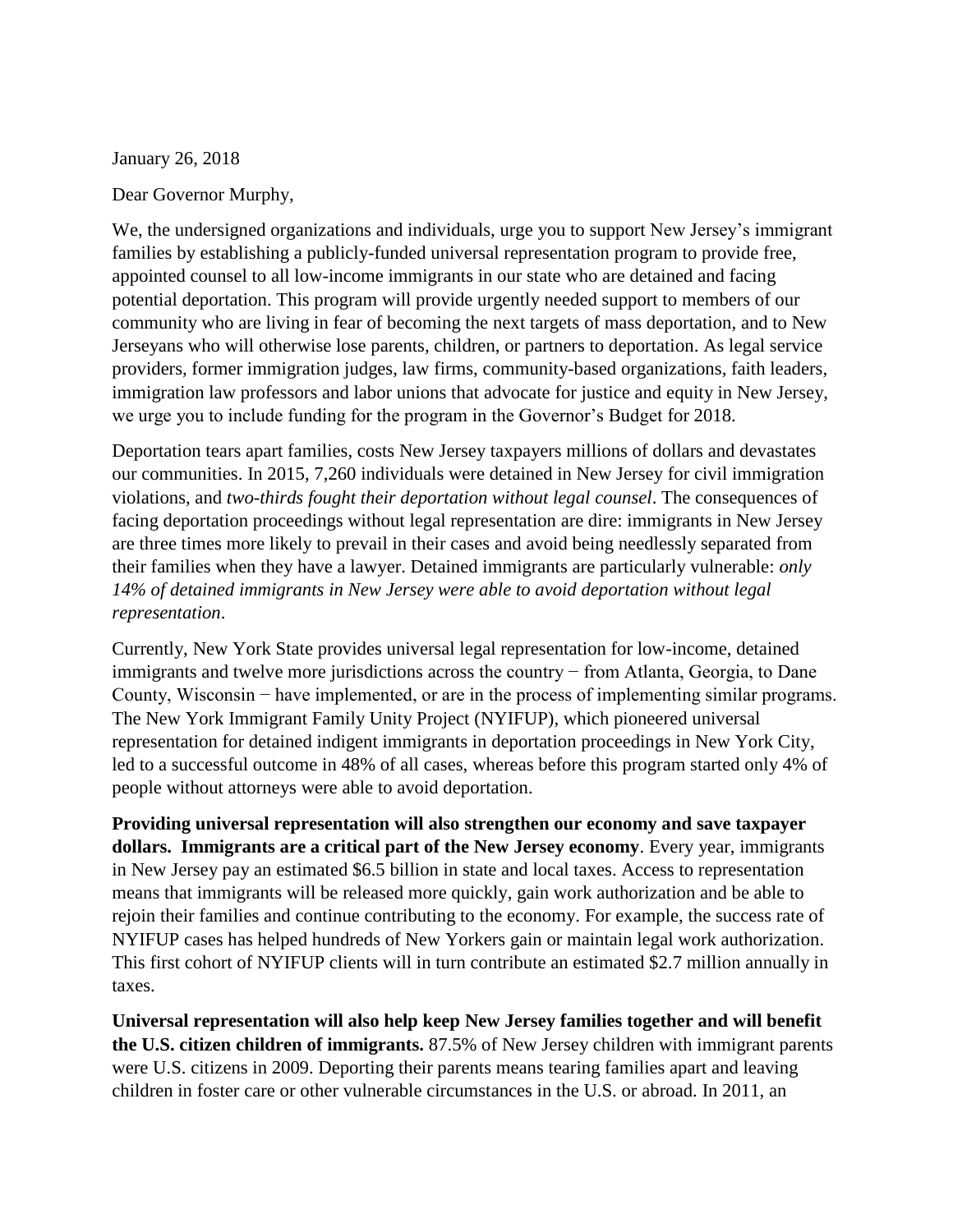estimated 5,100 children in foster care had a deported or detained parent. When immigrants have a fair chance to fight their case, they are more likely to win and keep their families intact.

Deportation is one of the harshest penalties an individual can face under U.S. law, **yet most immigrants do not have the right to appointed counsel and cannot afford an attorney.** Access to legal representation ensures due process and an opportunity for a fair hearing and keeps our immigration system efficient. We respectfully request your support to establish a program in New Jersey that will keep our families together, support our economy and ensure due process for all.

Sincerely, Archdiocese of Newark American Civil Liberties Union of New Jersey American Friends Service Committee Immigrant Rights Program Bangladeshi American Women's Development Initiative Beacon Unitarian Universalist Congregation Linda S. Bosniak, Distinguished Professor of Law, Rutgers Law School\* Honorable Sarah M. Burr, Retired Immigration Judge CAIR-NJ CATA - The Farmworker Support Committee Centro Comunitario CEUS Community of Friends in Action, Inc. Diaspora Law, LLC Faith in New Jersey First Congregational Church of Montclair First Friends of New Jersey & New York Joanne Gottesman, Clinical Professor of Law and Director, Immigrant Justice Clinic, Rutgers Law School\* Anju Gupta, Professor of Law, Director, Immigrant Rights Clinic Rutgers School of Law\* Human Rights First Immigrant Support John J. Gibbons Fellowship in Public Interest & Constitutional Law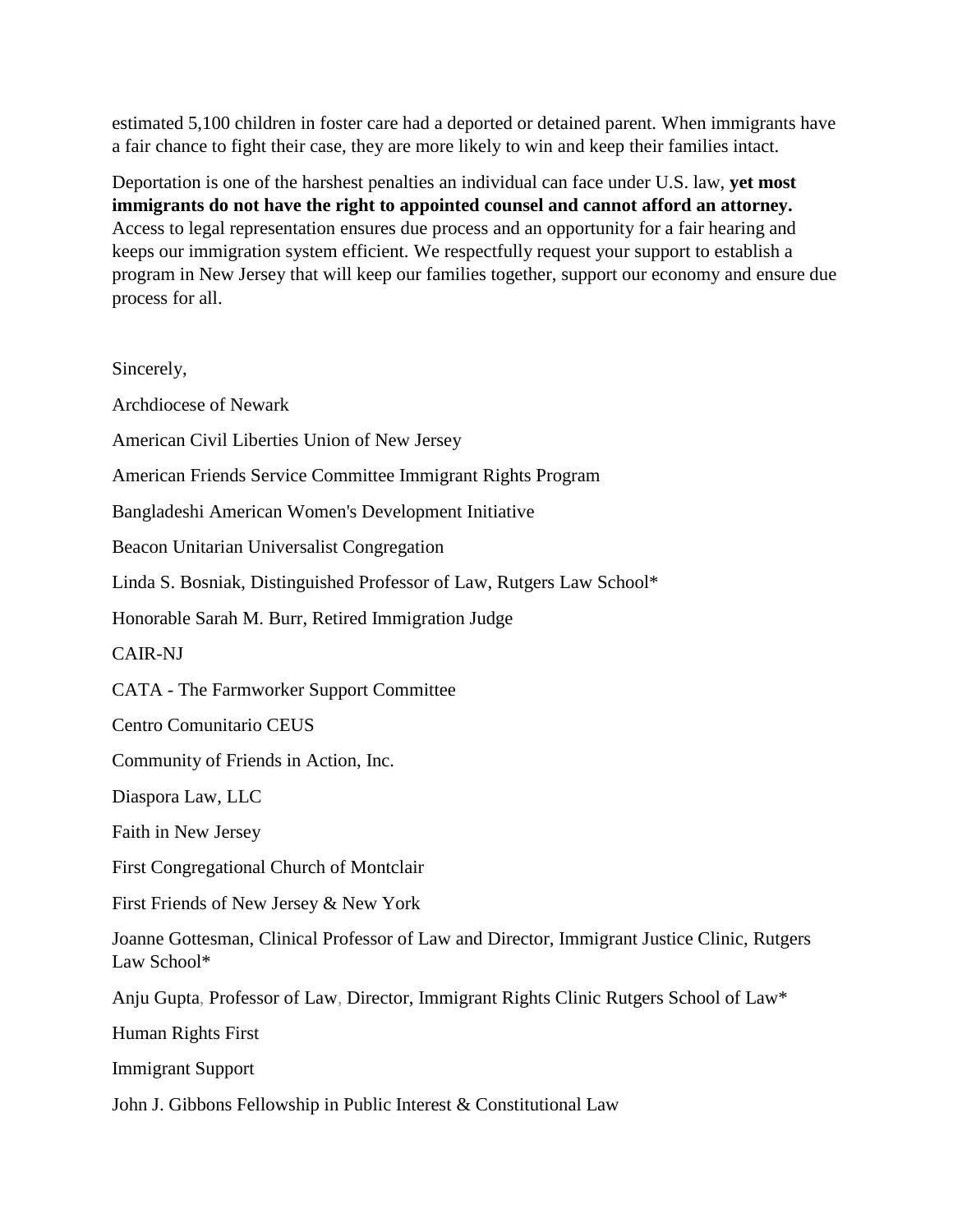Kids in Need of Defense (KIND) Latin American Legal Defense and Education Fund Latinas United for Political Empowerment Latino Action Network LIUNA Local 78 Local 262 of New Jersey RWDSU/UFCW Lowenstein Center for the Public Interest at Lowenstein Sandler Lutheran Episcopal Advocacy Ministry NJ Randi Mandelbaum, Distinguished Clinical Professor of Law, Annamay Sheppard Scholar, and Director, Child Advocacy Clinic Rutgers Law School\* Make the Road New Jersey McCarter & English, LLP Monmouth Center for World Religions and Ethical Thought Municipality of Princeton, NJ National Association of Social Workers - NJ National Lawyers Guild Delaware-New Jersey Chapter National Lawyers Guild - Rutgers School of Law (Newark) Chapter Lori Nessel Professor of Law, Director of the Center for Social Justice, Seton Hall University School of Law\* New Labor New Jersey Alliance for Immigrant Justice New Jersey Policy Perspective Partners for Women and Justice Reform Jewish Voice of New Jersey Honorable Susan G. Roy, Former Immigration Judge Honorable Paul Wickham Schmidt, Retired Immigration Judge Bishop John Schol, the United Methodist Church of Greater New Jersey SEIU 32BJ SEIU 1199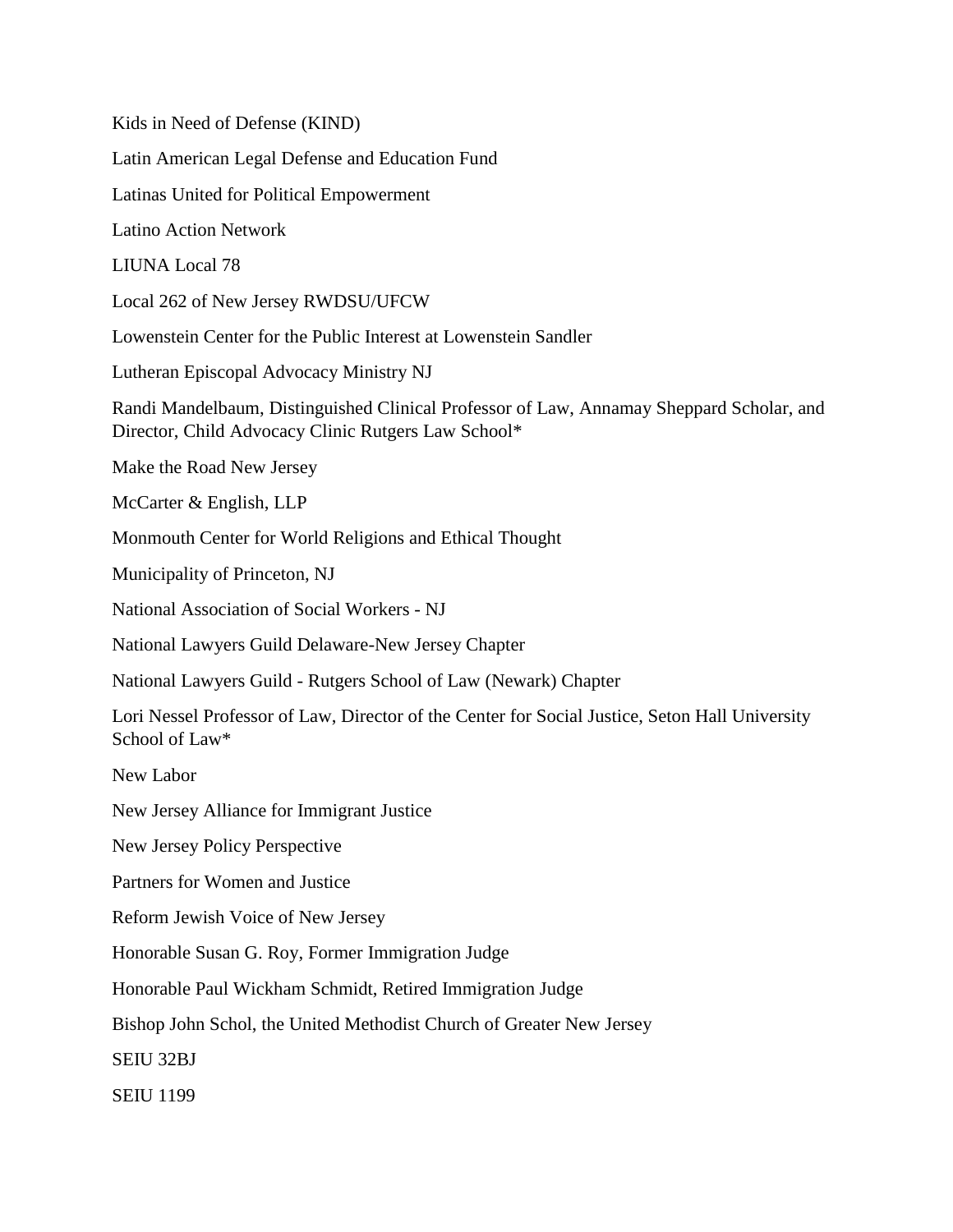Unitarian Universalist FaithAction New Jersey Veterans for American Ideals-NY/NJ Volunteer Lawyers for Justice Law Offices of Asma Warsi Wind of the Spirit Working Families Alliance of New Jersey

\*Title and affiliation listed for identification purposes only